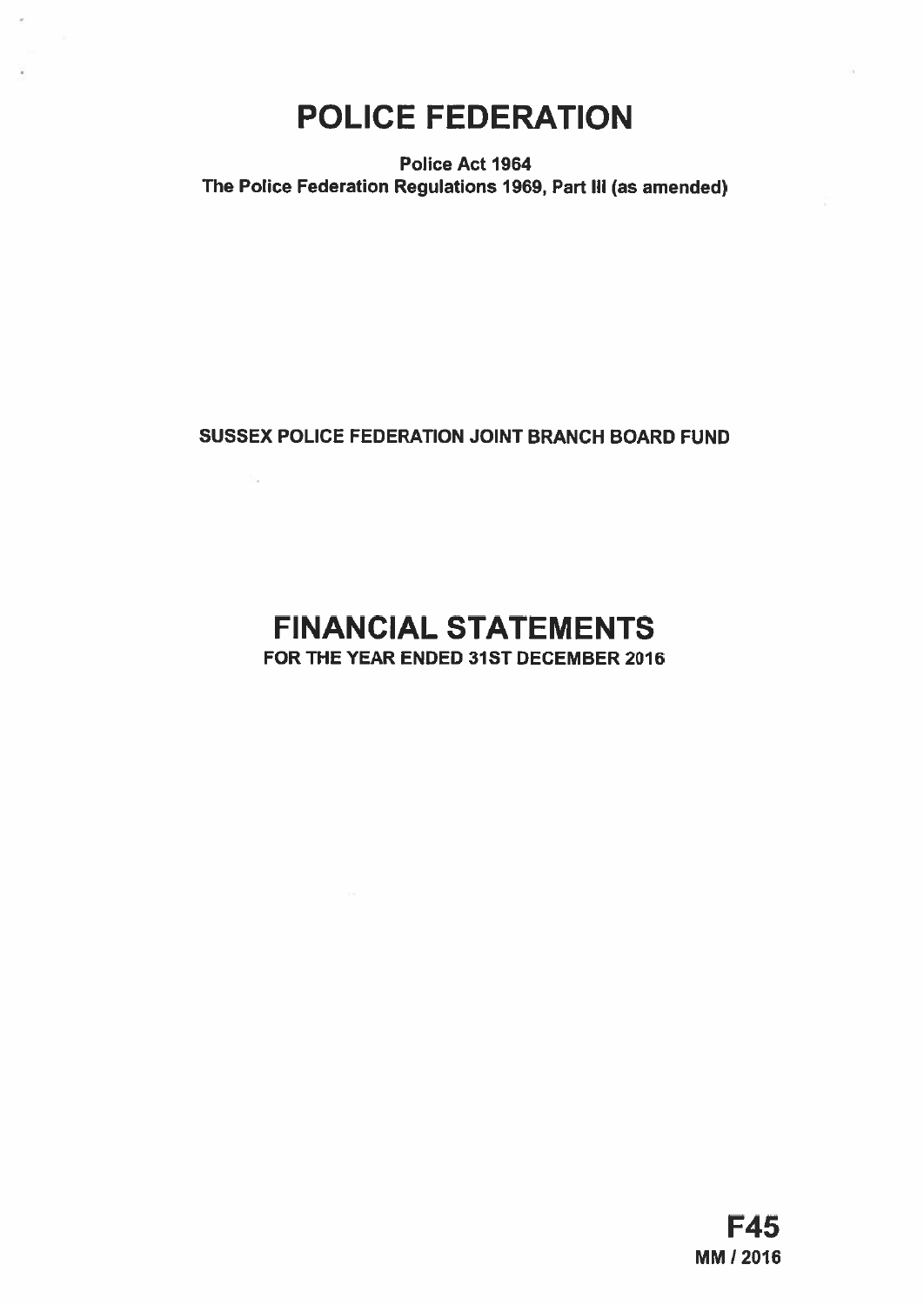# SUSSEX POLICE FEDERATION JOINT BRANCH BOARD FUND

ä

## YEAR ENDED 31ST DECEMBER 2016

| <b>CHAIRMAN</b> | M Webb<br><b>Police Federation Office</b><br><b>Police Headquarters</b><br>Church Lane<br><b>Lewes</b><br>East Sussex, BN7 2DZ                                                                                                                                          |
|-----------------|-------------------------------------------------------------------------------------------------------------------------------------------------------------------------------------------------------------------------------------------------------------------------|
| SECRETARY       | M White<br><b>Police Federation Office</b><br><b>Police Headquarters</b><br>Church Lane<br><b>Lewes</b><br>East Sussex, BN7 2DZ                                                                                                                                         |
| TRÉASURER       | A Foster<br><b>Police Federation Office</b><br><b>Police Headquarters</b><br>Church Lane<br><b>Lewes</b><br>East Sussex, BN7 2DZ                                                                                                                                        |
| AUDITORS        | George Hay & Company,<br><b>Chartered Accountants &amp;</b><br><b>Statutory Auditors,</b><br>83 Cambridge Street,<br>Pimlico.<br>London.<br>SW1V 4PS                                                                                                                    |
| <b>TRUSTEES</b> | J Blight<br><b>Police Federation Office</b><br><b>Police Headquarters</b><br>Church Lane<br><b>Lewes</b><br>East Sussex, BN7 2DZ<br>S Chalcraft<br><b>Police Federation Office</b><br><b>Police Headquarters</b><br>Church Lane<br><b>Lewes</b><br>East Sussex, BN7 2DZ |
|                 | P Nicholas<br><b>Police Federation Office</b><br><b>Police Headquarters</b><br>Church Lane<br><b>Lewes</b><br>East Sussex, BN7 2DZ                                                                                                                                      |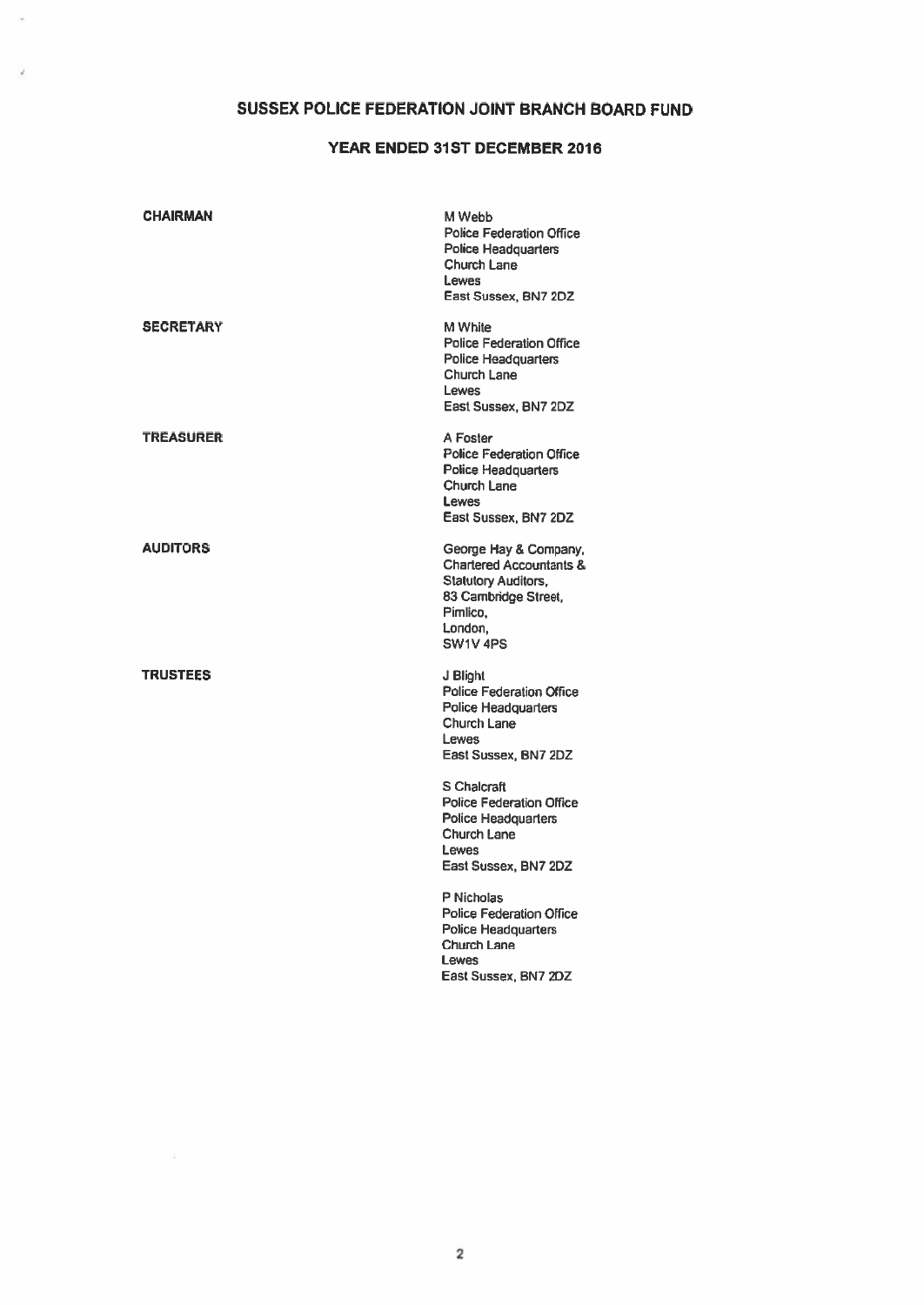## INDEPENDENT AUDITORS REPORT TO THE MEMBERS OF SUSSEX POLICE FEDERATION JOINT BRANCH BOARD FUND

We have audited the Financial Statements of the Sussex Police Federation Joint Branch Board Fund for the year ended 31st December 2016, which comprise the Statement of Income and Retained Earnings, Statement of Financial Position, and Notes to the Financial Statements. The Financial Statements have been prepared under the requirements of the Police Federation Regulations and Fund Rules and adopting the measurement principles of FRS 102, "The Financial Reporting Standard applicable in the UK and Republic of Ireland'.

This repor<sup>t</sup> is made solely to the Fund's members, as <sup>a</sup> body. Our audit work has been undertaken so that we might state to the Fund's members those matters we are required to state to them in an auditor's repor<sup>t</sup> and for no other purpose. To the fullest extent permitted by law, we do not accep<sup>t</sup> or assume responsibility to anyone other than the Fund and the Fund's members as <sup>a</sup> body, for our audit work, for this report, or for the opinions we have formed.

#### Respective Responsibilities of the Management Committee and Auditors

As explained more fully in the Statement of Management Committee's Responsibilities set out in the notes to the Financial Statements the managemen<sup>t</sup> committee are responsible for the preparation of the Financial Statements and for being satisfied that they fairly reflect the state of the Fund's affairs as at 31st December 2016 and of its results for the year then ended.

Our responsibility is to audit and express an opinion on the Financial Statements in accordance with applicable law and International Standards on Auditing (UK and Ireland). Those standards require us 10 comply with the Auditing Practices Board's Ethical Standards for Auditors.

#### Scope of the audit of the Financial Statements

An audit involves obtaining evidence about the amounts and disclosures in the Financial Statements sufficient to <sup>g</sup>ive reasonable assurance that the Financial Statements are free from material misstatement, whether caused by fraud or error. This includes an assessment of: whether the accounting policies are appropriate to the Fund's circumstances and have been consistently applied and adequately disclosed; the reasonableness of significant accounting estimates made by the managemen<sup>t</sup> committee; and the overall presentation of the Financial Statements.

## Opinion on Financial Statements

In our opinion the Financial Statements:

- fairly reflect the state of the Fund's affairs as at 31st December 2016 and of its results for the year then ended;
- have been properly prepared in accordance with the measurement principles of United Kingdom Generally Accepted Accounting Practice; and
- have been prepared in accordance with the Police Federation Regulations and Fund Rules.

#### Other Matters

The Financial Statements for the year ended 31st December 2016 includes all funds raised for the purpose of the Joint Branch Board Fund in accordance with Regulation 2 Police Federation (Amendment) Regulations 2015.

signed: (and My Alsoyung

George Hay & Company Chartered Accountants & Statutory Auditors 83 Cambridge Street Pimlico London Dated: 1st February 2017 SW1V 4P5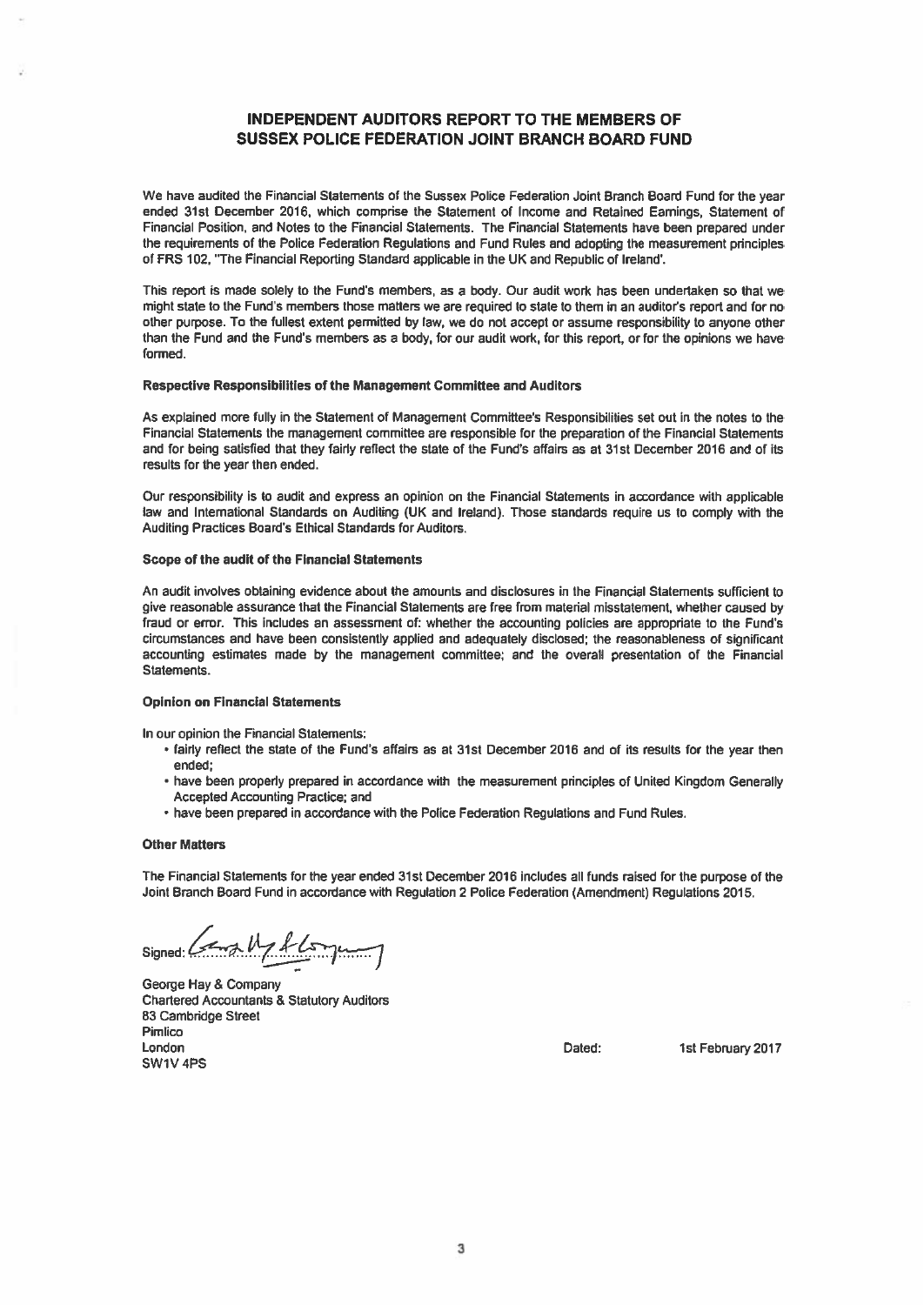## SUSSEX POLICE FEDERATION JOINT BRANCH BOARD FUND

## STATEMENT OF INCOME AND RETAINED EARNINGS FOR THE YEAR ENDED 31ST DECEMBER 2016

|                                                                                                                                                | 2016<br>£ | 2015<br>£ |
|------------------------------------------------------------------------------------------------------------------------------------------------|-----------|-----------|
| <b>INCOME</b>                                                                                                                                  |           |           |
| <b>Weekly Subscriptions</b>                                                                                                                    |           |           |
| Constables                                                                                                                                     | 506,483   | 518,652   |
| Sergeants                                                                                                                                      | 103,347   | 111,849   |
| <b>Inspectors</b>                                                                                                                              | 44.174    | 46,440    |
|                                                                                                                                                | 654,004   | 676,941   |
| Less: Payable to Joint Central Committee 70%                                                                                                   |           |           |
| Constables                                                                                                                                     | 354,538   | 363,057   |
| Sergeants                                                                                                                                      | 72,343    | 78.294    |
| Inspectors                                                                                                                                     | 30,922    | 32,508    |
|                                                                                                                                                | 457,803   | 473,859   |
| TOTAL INCOME                                                                                                                                   | 196,201   | 203,082   |
| Less: ADMINISTRATIVE EXPENSES (Note 1)                                                                                                         | 162,336   | 244,137   |
| <b>SURPLUS / (DEFICIT) OF SUBSCRIPTION INCOME</b><br><b>OVER EXPENDITURE</b>                                                                   | 33,865    | (41,055)  |
| Add: Other Income - (Note 1.1)<br>To include all income as specified in Regulation 2c in the<br>Police Federation (Amendments) Regulation 2015 | 34,224    | 31,266    |
| <b>SURPLUS / (DEFICIT) FOR THE YEAR</b><br><b>BEFORE GAINS / (LOSSES)</b>                                                                      | 68,089    | (9,789)   |
| Gains / (Losses) - (Note 1.2)                                                                                                                  |           |           |
| Value Adjustments on Investments                                                                                                               | 28,748    | (1,513)   |
| Deferred Tax on Value Adjustments                                                                                                              | (5,749)   | 304       |
| <b>SURPLUS / (DEFICIT) FOR THE YEAR</b>                                                                                                        | 91,088    | (10,998)  |
| <b>RETAINED EARNINGS BROUGHT FORWARD</b>                                                                                                       | 398,348   | 409,346   |
| <b>RETAINED EARNINGS CARRIED FORWARD</b>                                                                                                       | 489,436   | 398,348   |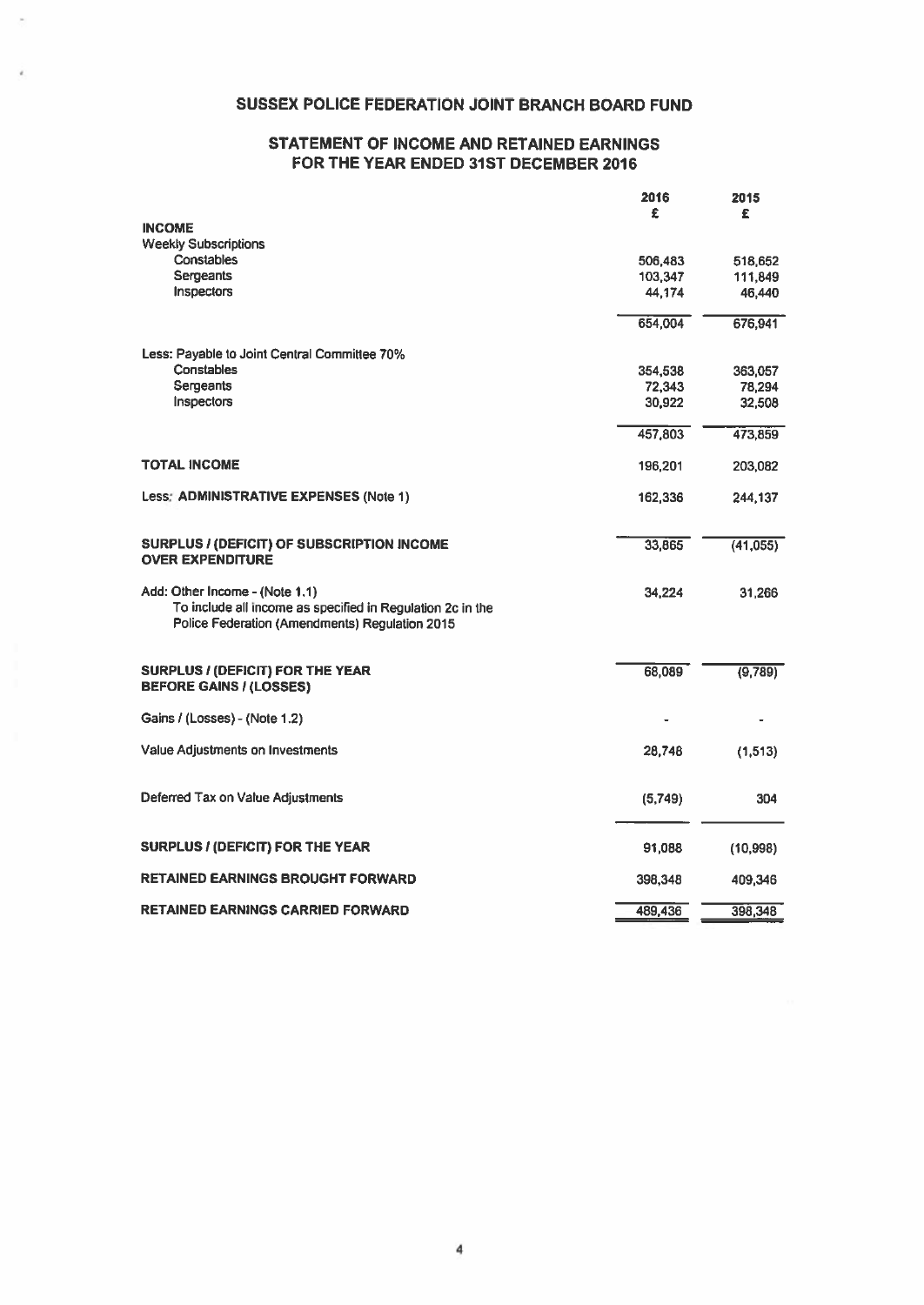## SUSSEX POLICE FEDERATION JOINT BRANCH BOARD FUND

## STATEMENT OF FINANCIAL POSITION AS AT 31ST DECEMBER 2016

| <b>SUSSEX POLICE FEDERATION JOINT BRANCH BOARD FUND</b>                                                                                        |                                  |                                                                                 |                                     |                                       |
|------------------------------------------------------------------------------------------------------------------------------------------------|----------------------------------|---------------------------------------------------------------------------------|-------------------------------------|---------------------------------------|
| STATEMENT OF FINANCIAL POSITION AS AT 31ST DECEMBER 2016                                                                                       |                                  |                                                                                 |                                     |                                       |
|                                                                                                                                                | 2016<br>Cost                     | Accumulated<br><b>Depreciation/</b><br><b>Revaluation/</b><br><b>Impairment</b> | 2016<br><b>Net Book</b><br>Value    | 2015<br><b>Net Book</b><br>Value      |
| <b>TANGIBLE FIXED ASSETS</b><br><b>Computer Equipment</b><br><b>Office Equipment</b>                                                           | Έ<br>52,337<br>96,675            | £<br>52,337<br>96,167                                                           | £<br>٠<br>508                       | £<br>677                              |
|                                                                                                                                                | 149,012                          | 148,504                                                                         | 508                                 | 677                                   |
| <b>INVESTMENTS</b>                                                                                                                             | 2016<br>Cost                     | 2015<br>Cost                                                                    | 2016<br><b>Market</b><br>Value      | 2015<br><b>Market</b><br><b>Value</b> |
| <b>Investments</b>                                                                                                                             | $\overline{\epsilon}$<br>214,686 | £<br>210,977                                                                    | £<br>254,069                        | £<br>221,612                          |
|                                                                                                                                                | 214,686                          | 210,977                                                                         | 254,069                             | 221,612                               |
| <b>CURRENT ASSETS</b><br><b>Stock</b><br>Contributions due from Joint Central Committee (Note 4)<br><b>Debtors</b><br>Cash at Bank and in Hand |                                  |                                                                                 | 3,211<br>74,715<br>4,478<br>173,452 | 3,753<br>30,811<br>4,658<br>166,477   |
| <b>CURRENT LIABILITIES</b><br><b>Corporation Tax</b><br>Deferred Tax<br><b>Sundry Accrued Expenses</b>                                         |                                  |                                                                                 | 255,856<br>1,443<br>7,876<br>11,678 | 205,699<br>1,095<br>2,127<br>26,418   |
|                                                                                                                                                |                                  |                                                                                 | 20,997                              | 29,640                                |
| <b>NET CURRENT ASSETS / (LIABILITIES)</b>                                                                                                      |                                  |                                                                                 | 234,859                             | 176,059                               |
| TOTAL ASSETS LESS CURRENT LIABILITIES                                                                                                          |                                  |                                                                                 | 489,436                             | 398,348                               |
| <b>CREDITORS: Amounts Falling Due After More Than One Year</b>                                                                                 |                                  |                                                                                 |                                     |                                       |
| <b>NET ASSETS</b>                                                                                                                              |                                  |                                                                                 | 489,436                             | 398,348                               |
| <b>REPRESENTED BY</b><br><b>Retained Earnings</b>                                                                                              |                                  |                                                                                 | 489,436                             | 398,348                               |
|                                                                                                                                                |                                  |                                                                                 | 489,436                             | 398,348                               |

We certify that we have fully complied with the Regulation <sup>2</sup> Police Federation (Amendment) Regulations <sup>2015</sup> and disclosed in the 545 all funds of which we are a beneficiary. We understand that failure to comply with this Regulation could be deemed a crimidal and/or Police Disciplinary matter.

|                      | These financial strate in the strategies of FRS 102 |
|----------------------|-----------------------------------------------------|
| Signed               | <b>CHAIRMAN</b>                                     |
| capabashos<br>Signed | <b>TREASURER</b>                                    |

Date financial stalements approved: 1st February <sup>2017</sup>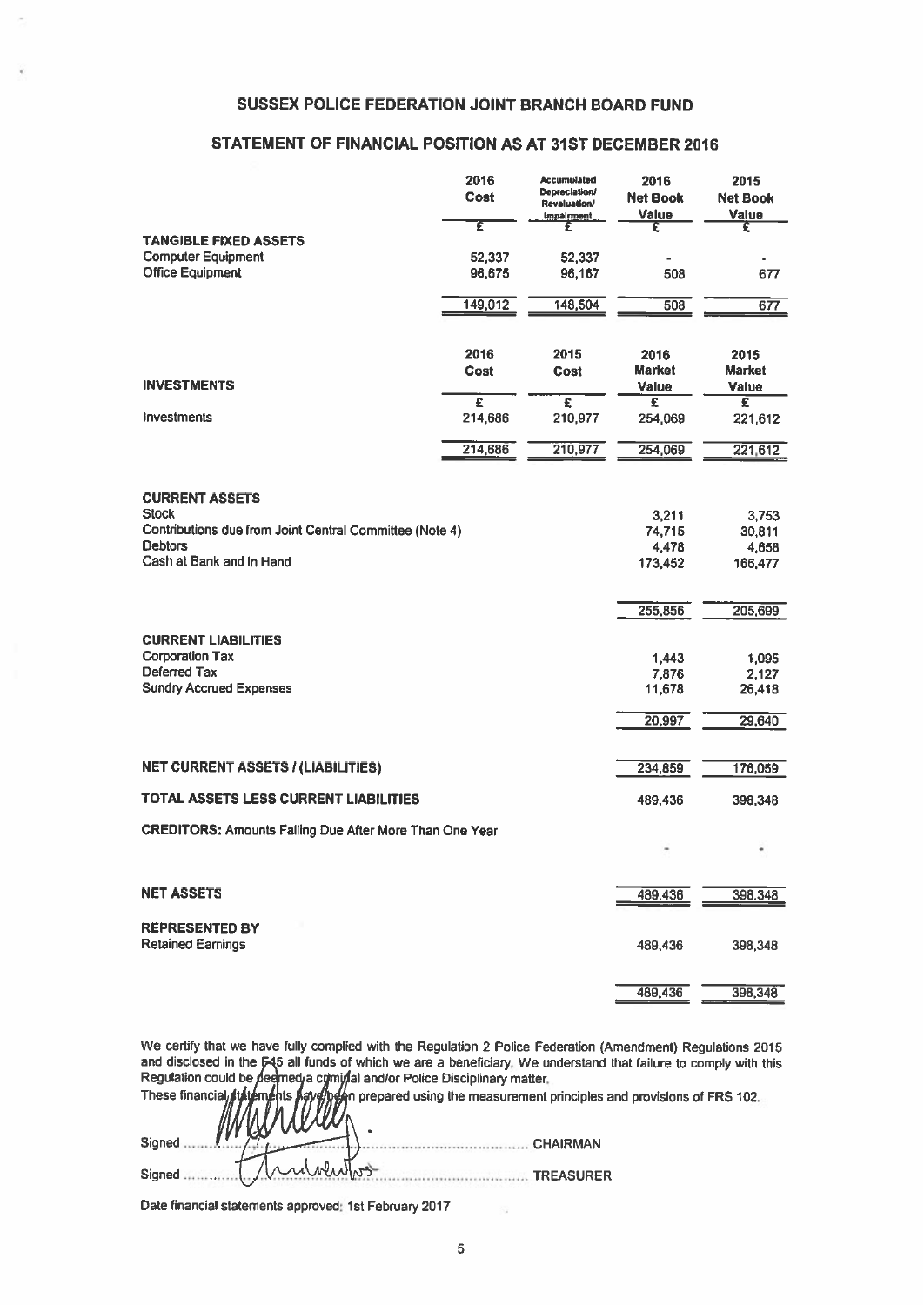|                                                        | 2016    | 2015    |
|--------------------------------------------------------|---------|---------|
| <b>ADMINISTRATIVE EXPENSES</b>                         | £       | £       |
| Accommodation                                          |         |         |
| Additional Responsibility Payments (Honoraria)         | 5,869   | 5.417   |
| <b>Annual Conference</b>                               | 4,069   | 11,798  |
| <b>Audit and Accountancy Charges</b>                   | 9,447   | 8.460   |
| <b>Bank Charges</b>                                    | 257     | 42      |
| <b>Clerical Assistance and Social Security Costs</b>   | 75,592  | 82.822  |
| Communication                                          | 3,145   | 2.866   |
| <b>Computer Consumables</b>                            | 10,244  | 11,099  |
| <b>Corporation Tax</b>                                 | 1,973   | 1,812   |
| Depreciation                                           | 169     | 528     |
| Donations                                              | 802     | 3,056   |
| <b>Hospitality</b>                                     |         |         |
| <b>Incidental Overnight Expenses</b>                   | 260     | 605     |
| Insurance                                              | 1,237   | 1.301   |
| <b>Meeting Expenses</b>                                | 15,863  | 19.124  |
| <b>Official Publications</b>                           | 495     | 1.272   |
| Postage, Printing and Stationery                       | 748     | 4.926   |
| <b>Repairs and Maintenance</b>                         | ä,      | 763     |
| <b>Subsistence (Meal Expenses)</b>                     |         |         |
| <b>Sundry Expenses</b>                                 | 2,450   | 2,541   |
| Travel                                                 | 19,866  | 23,796  |
| Other Expenses -                                       |         |         |
| Advertising and media costs                            |         | 46,660  |
| <b>Equipment Hire</b>                                  | 3,050   | 6.175   |
| <b>Legal and Professional</b>                          | 2,865   | 1.378   |
| <b>Presentations and Gifts</b>                         | 2,390   | 1.446   |
| Training                                               | 1,545   | 6,250   |
| TOTAL AS PER STATEMENT OF INCOME AND RETAINED EARNINGS | 162,336 | 244,137 |

|     |                                                        | 2016<br>£ | 2015<br>£ |
|-----|--------------------------------------------------------|-----------|-----------|
| 1.1 | <b>OTHER INCOME</b>                                    |           |           |
|     | <b>Bank Interest (Gross)</b>                           | 253       | 349       |
|     | Reimbursement of administration costs                  | 27,555    | 23.699    |
|     | <b>Dividends Received</b>                              | 4.238     | 4.099     |
|     | Advertising                                            |           | 1.475     |
|     | Commission                                             | 2.178     | 1,644     |
|     | TOTAL AS PER STATEMENT OF INCOME AND RETAINED EARNINGS | 34.224    | 31.266    |

|                                                        | 2016 | 2015 |
|--------------------------------------------------------|------|------|
| I.2 GAINS / (LOSSES)                                   |      |      |
| Gain / (Loss) on Investments                           | -    |      |
| TOTAL AS PER STATEMENT OF INCOME AND RETAINED EARNINGS | ٠    |      |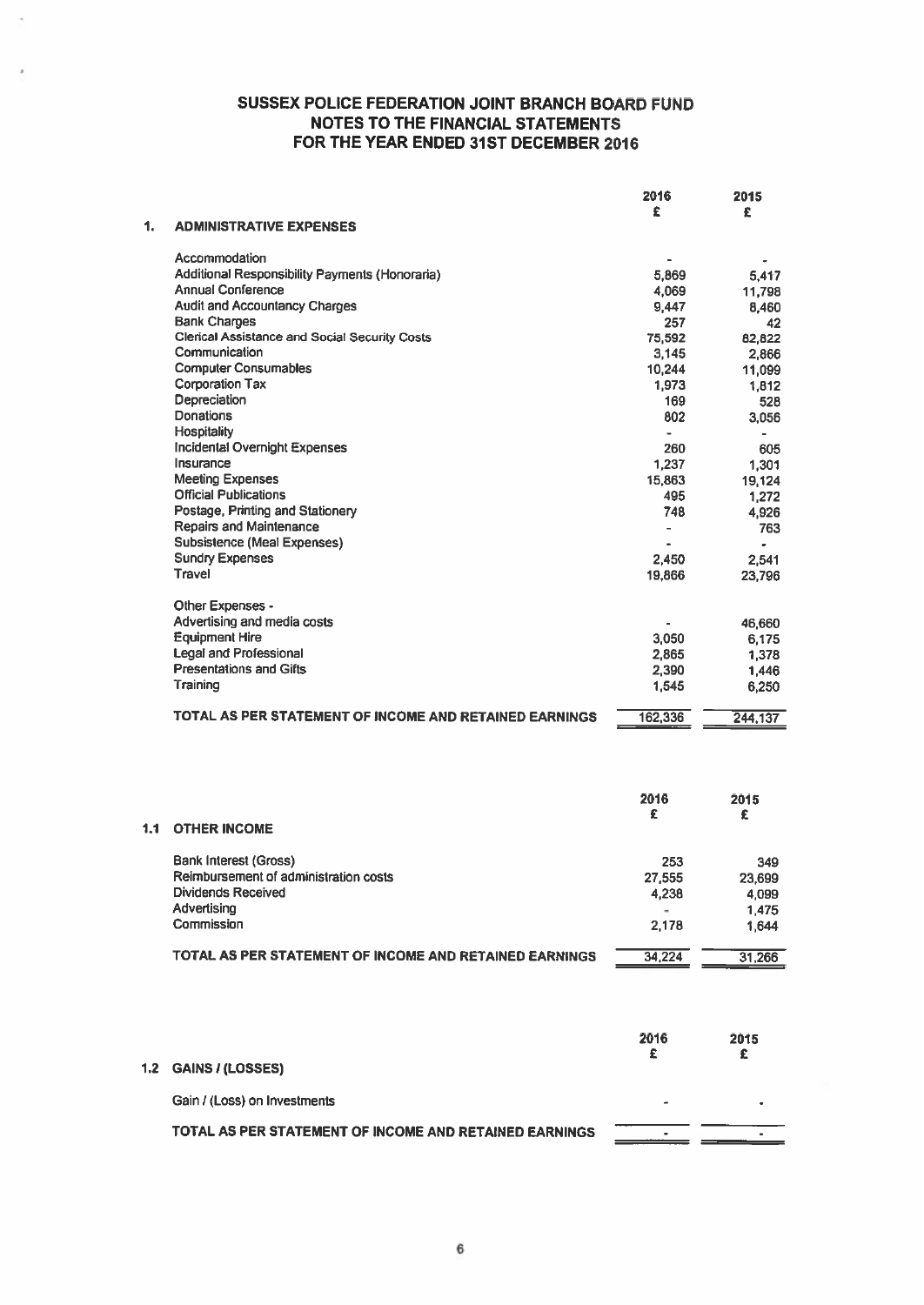## 2. ACCOUNTING POLICIES

## A. Basis of Preparing the Financial Statements

The Financial Statements have been prepared under the requirements of the Police Federation Regulations and Fund Rules and adopting the measurement principles of Financial Reporting Standard 102 Section 1A, 'The Financial Reporting Standard applicable in the UK and Republic of Ireland' (FRS 102) applicable to small entities.

This is the first year in which the Financial Statements have been prepare<sup>d</sup> in accordance with FRS <sup>102</sup> Section 1A -small entities. Refer to note 7 for an explanation of the transition.

The date of the transition is 1st January 2015. The transition to FRS 102 Section 1A has resulted in <sup>a</sup> small number of changes in the accounting policies to those used previously.

## B. Accounting Convention

The Financial Statements have been prepared under the historic cost convention.

#### C. Income

Income is primarily derived from subscriptions collected from the Funds members.

Other income sources may include rental / investment income and income generated from providing member services.

## 0. Expenditure

Expenditure is shown inclusive of Value Added Tax.

#### E. Depreciation

Depreciation has been calculated at rates required to write off the relevant assets over their anticipated lives.

The applicable annual rates are: Computer Equipment — 25% straight line basis<br>
Office Equipment — 25% reducing balance

 $-25%$  reducing balance basis

## F. Taxation

Provision is made for Corporation Tax in respect of the Fund's liability to taxation on investment income, capital gains and income derived from third party transactions.

## C. Investments (if applicable)

Investments are shown in the Financial Statements at market value.

### H. Deferred Taxation (if applicable)

Deferred taxation is provided on the liability method to take account of timing differences between the treatment of certain items for accounts purposes and their treatment for tax purposes.

I. Other Policies - (Specify)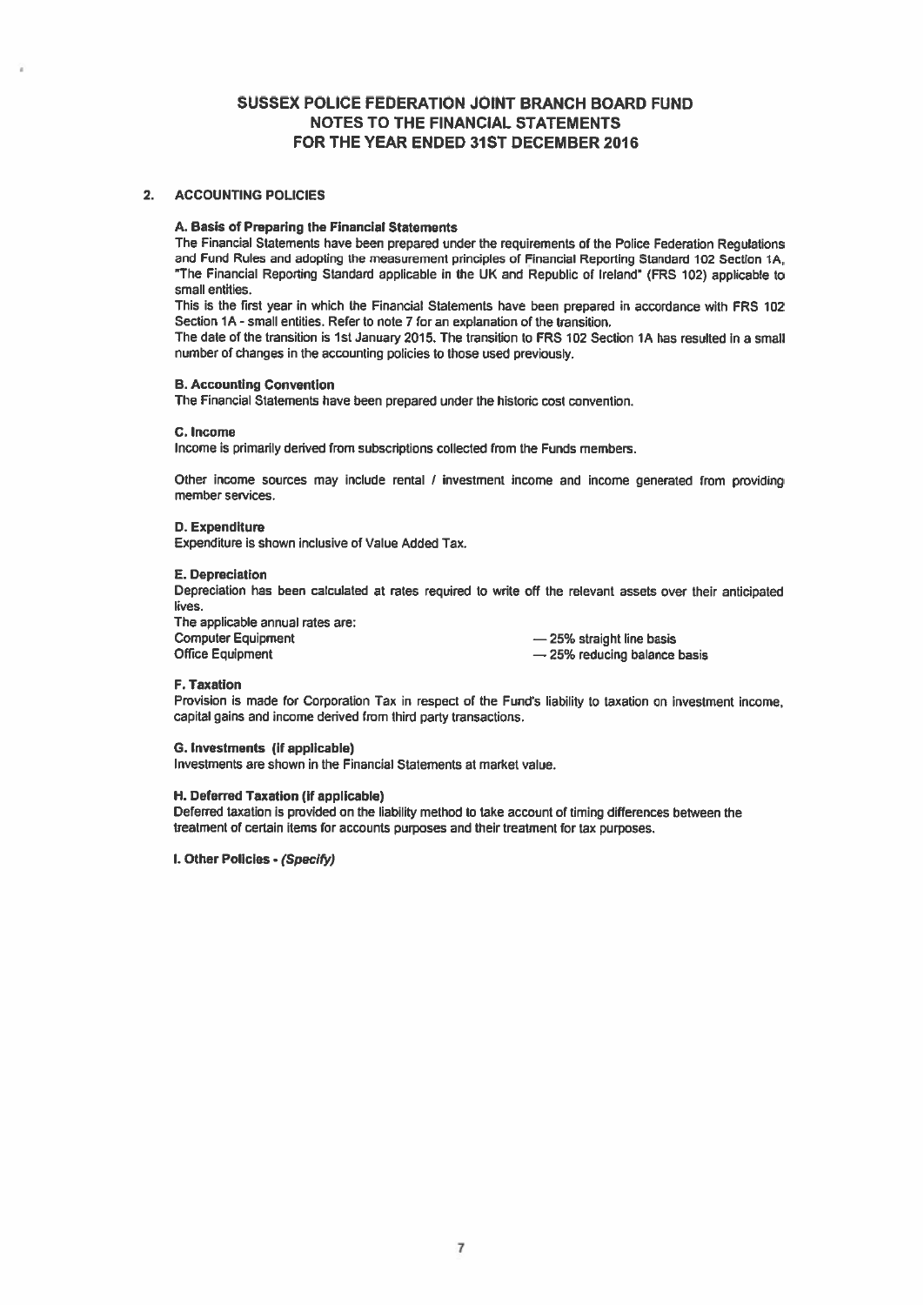## 3. STATEMENT OF MANAGEMENT COMMITTEE'S RESPONSIBILITIES

- Select suitable accounting policies and apply them consistently.
- Make judgements and estimates that are reasonable and prudent.

## 4. CONTRIBUTIONS DUE FROM / (TO) JOINT CENTRAL COMMITTEE

|                                                                                                                                                                                                                                                                                                                                                                                                                                                                                                                                                                                                                                                                                                                               |                                               |      | <b>SUSSEX POLICE FEDERATION JOINT BRANCH BOARD FUND</b><br><b>NOTES TO THE FINANCIAL STATEMENTS</b><br>FOR THE YEAR ENDED 31ST DECEMBER 2016 |      |                                        |                                        |
|-------------------------------------------------------------------------------------------------------------------------------------------------------------------------------------------------------------------------------------------------------------------------------------------------------------------------------------------------------------------------------------------------------------------------------------------------------------------------------------------------------------------------------------------------------------------------------------------------------------------------------------------------------------------------------------------------------------------------------|-----------------------------------------------|------|----------------------------------------------------------------------------------------------------------------------------------------------|------|----------------------------------------|----------------------------------------|
| STATEMENT OF MANAGEMENT COMMITTEE'S RESPONSIBILITIES<br>Regulation 18(2) of The Police Federation Regulations (as amended) requires the Committee, in relation to<br>Federation funds held by it, to keep accounts showing all monies received or paid out and to cause the<br>Financial Statements for each year to be audited by an independent auditor. In causing the Financial<br>Statements to be prepared, the Committee is required to:<br>• Select suitable accounting policies and apply them consistently.<br>• Make judgements and estimates that are reasonable and prudent.<br>. Ensure that the Financial Statements are prepared on the going concern basis unless it is appropriate<br>to presume otherwise. |                                               |      |                                                                                                                                              |      |                                        |                                        |
| The Committee is responsible for keeping adequate accounting records and also is responsible for safe-<br>guarding the assets of the Fund and hence for taking reasonable steps for the prevention and detection of<br>fraud and other irregularities.                                                                                                                                                                                                                                                                                                                                                                                                                                                                        |                                               |      |                                                                                                                                              |      |                                        |                                        |
| <b>CONTRIBUTIONS DUE FROM / (TO) JOINT CENTRAL COMMITTEE</b>                                                                                                                                                                                                                                                                                                                                                                                                                                                                                                                                                                                                                                                                  |                                               |      |                                                                                                                                              |      |                                        |                                        |
| Constables<br>Sergeants<br>Inspectors                                                                                                                                                                                                                                                                                                                                                                                                                                                                                                                                                                                                                                                                                         |                                               |      |                                                                                                                                              |      | 2016<br>£<br>35.828<br>28,918<br>9.969 | 2015<br>£<br>13.814<br>12,706<br>4.291 |
|                                                                                                                                                                                                                                                                                                                                                                                                                                                                                                                                                                                                                                                                                                                               |                                               |      |                                                                                                                                              |      | 74,715                                 | 30,811                                 |
| <b>CONTRIBUTING AND NON CONTRIBUTING MEMBERS AT 31ST DECEMBER 2016</b>                                                                                                                                                                                                                                                                                                                                                                                                                                                                                                                                                                                                                                                        |                                               |      |                                                                                                                                              |      |                                        |                                        |
|                                                                                                                                                                                                                                                                                                                                                                                                                                                                                                                                                                                                                                                                                                                               | 2016<br><b>No. of Contributing</b><br>Members | 2015 | 2016<br><b>No. of Non Contributing</b><br><b>Members</b>                                                                                     | 2015 | 2016<br>Others*                        | 2015                                   |

## 5. CONTRIBUTING AND NON CONTRIBUTING MEMBERS AT 31ST DECEMBER 2016

|                   | 2016<br><b>No. of Contributing</b><br><b>Members</b> | 2015  | 2016<br><b>No. of Non Contributing</b><br><b>Members</b> | 2015 | 2016<br>Others* | 2015 |
|-------------------|------------------------------------------------------|-------|----------------------------------------------------------|------|-----------------|------|
| Cadets            |                                                      |       |                                                          | ۰    |                 |      |
| Constables        | 1,895                                                | 2.059 | 90                                                       | 94   | 31              |      |
| Sergeants         | 388                                                  | 423   | 16                                                       | 14   | 4               |      |
| Inspectors/Chief  |                                                      | ٠     | -                                                        |      |                 |      |
| <b>Inspectors</b> | 172                                                  | 170   | ٠                                                        |      | $\blacksquare$  |      |
|                   | 2,455                                                | 2,652 | 106                                                      | 109  | 35              | 18   |
|                   |                                                      |       |                                                          |      |                 |      |

\* This column refers to those members who are non contributors by virtue of receiving no pay, being on unpaid maternity leave or serving officers on career breaks. (JEB Circular 53/96 refers)

## 6. INVESTMENTS (if applicable)

|                             | 2016<br><b>Market</b>    | 2015<br><b>Market</b> |
|-----------------------------|--------------------------|-----------------------|
|                             | Value                    | <b>Value</b>          |
|                             |                          | £                     |
| <b>Equities</b>             | $\overline{\phantom{a}}$ | ۰                     |
| <b>Fixed Interest Funds</b> | -                        | ۰                     |
| <b>Unit Trusts</b>          | 254,069                  | 221,612               |
| Others - (Specify)          | -                        | -                     |
|                             | 254,069                  | 221,612               |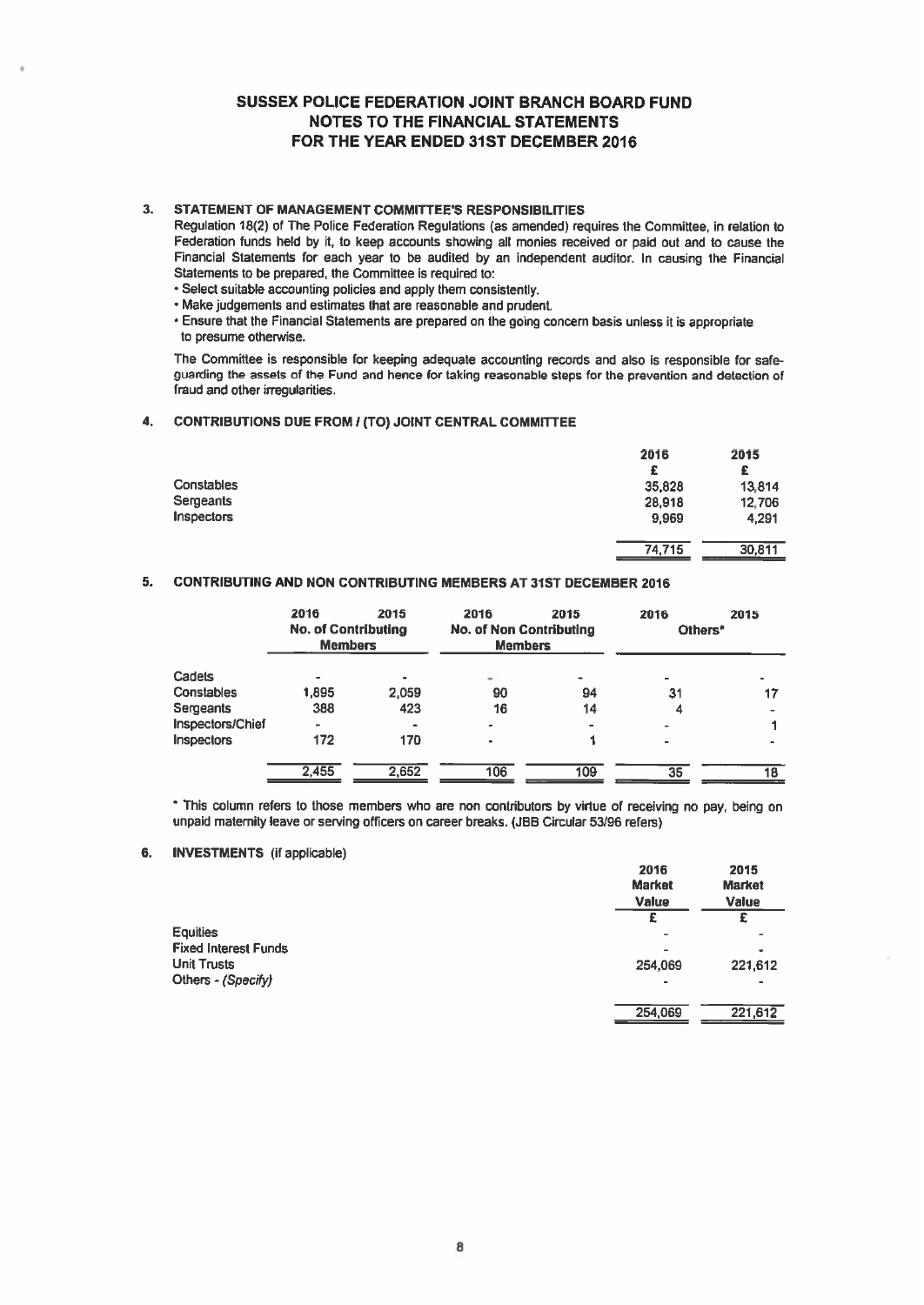## 7. TRANSITION TO FRS 102 SECTION IA - SMALL ENTITIES

This is the first year that the entity has presented Financial Statements complying with the measurement principles of FRS 102 Section 1A. The entity has restated the comparative prior year amounts (where applicable) in accordance with FRS 102 Section 1A requirements.

## CHANGES UNDER FRS 102 SECTION IA - SMALL ENTITIES

1. Investments are now measured at market value rather than at historic cost.

2. Deferred tax on change in measurement of investments from historic cost to market value.

## Restated Statement of Financial Position

|                                                | Explanation | £        |
|------------------------------------------------|-------------|----------|
| Original Retained Earnings at 31 December 2015 |             | 389.839  |
| <b>Restatement of Investments</b>              |             | 10.636   |
| Deferred Tax on Restatement of Investments     | 2           | (2, 127) |
| Restated Retained Earnings at 31 December 2015 |             | 398.348  |

## Restated Statement of Income and Retained Eamings

|                                                      | Explanation |          |
|------------------------------------------------------|-------------|----------|
| Original Deficit for the Year Ended 31 December 2015 |             | (9,789)  |
| <b>Restatement of Investments</b>                    |             | (1.513)  |
| Deferred Tax on Restatement of Investments           |             | 304      |
| Restated Surplus for the Year Ended 31 December 2015 |             | (10.998) |